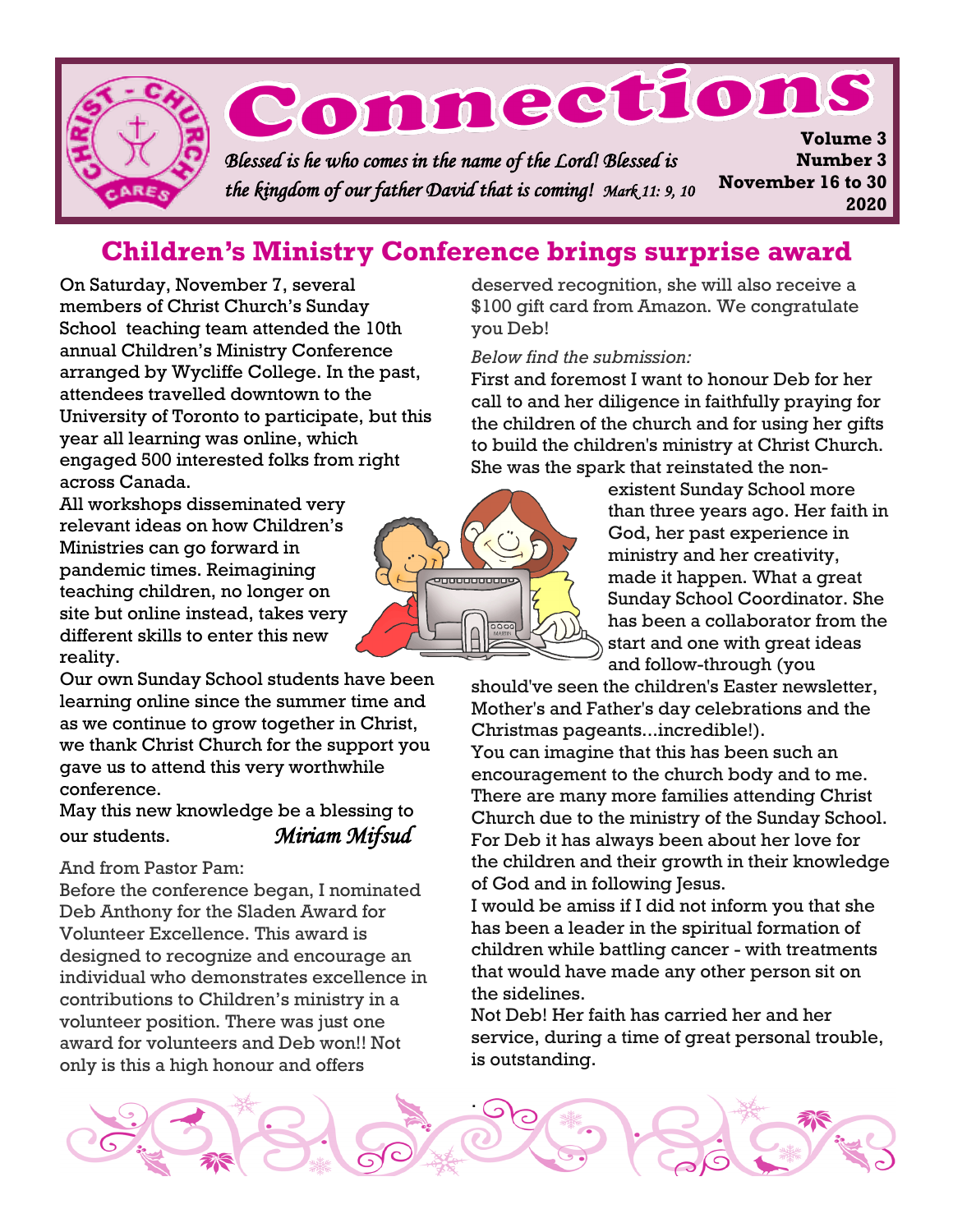# Making sense of the "new normal" service.

Six months ago the phrase "in-person" was not part of our vocabulary. Nor was pandemic. Nor "new normal". We didn't talk about "social distancing" or "contact tracing".

Now, after eight weeks of permission to open our building so we can worship together "inperson", what's it like?

It's different. Wear a mask. Sanitize your hands. Choose a seat that maintains your social distance from the next person (except for couples and people in the same

"bubble" (another new word). Can't sing hymns. Communion without wine, brought to you where you are seated. Enter by the front



**As this issue of Connections is being written, it's mid-November and 20 degrees outside. Hard to believe that winter and Christmas are just around the corner!** 

**Our Worship Committee is already planning for the special services as we prepare to celebrate the birth of our Saviour. They will be at 7 pm on Christmas Eve and 10:15 on Christmas Day. Both will be Eucharistic celebrations, with music in the evening and a said liturgy in the morning.** 

**2020 will be different. There will be limitations on how many people can attend each service. Considering that many people who are not regular churchgoers come to church to share Christmas with our fellowship, it is important that we know when you plan to attend or if you will be joining us online. Space will be reserved on a priority basis, first come, first served. A separate registration record must be kept for contact tracing purposes, according to provincial guidelines, so please let the Christ Church office know by telephone or email your intentions and how many people you will bring with you.** 

**Call Parish Administrator Ellen at 416-261-4169 and leave a message or email her at office@christchurchscarborough.com**

door; exit by the side door. The whole church is sanitized after each

They say Anglicans can't change? But members of the fellowship arrive every Sunday, listen to scripture read and preached, pray together, nurture each others' faith, and leave for home fortified with a sense of joy, peace and hope in their hearts.



They are fewer than usual. Many of our older church family have reasonably decided that the risk from a warlike virus is dangerous enough to stay home. But they maintain the fellowship togetherness by worshipping virtually through our online service (another new phrase).

What are the numbers? At 8:30, 28 different people worshipped (almost all more than once) for an average of 18. At 10:15 38 people worshipped (almost all more than once) for an average of 20.

Of our 85 members who have not been to church, 30 do not have the facility to worship online , so this contact is maintained through our twice-monthly *Connections,* our quarterly

*Parish Window* and personal phone calls **\*** . So Christ Church Scarborough Village is alive, worshipping and praising God.

*Fr Roy* 

for the Task Force on Reopening

**\*** We are in desperate need of at least six more parishioners to be a "keeper in touch" and make five phone calls a week to fellow worshippers who might feel isolated during this difficult time.

If you can help meet this need, please call Father Roy at 416-269-1506 or e-mail revroyshep@gmail.com

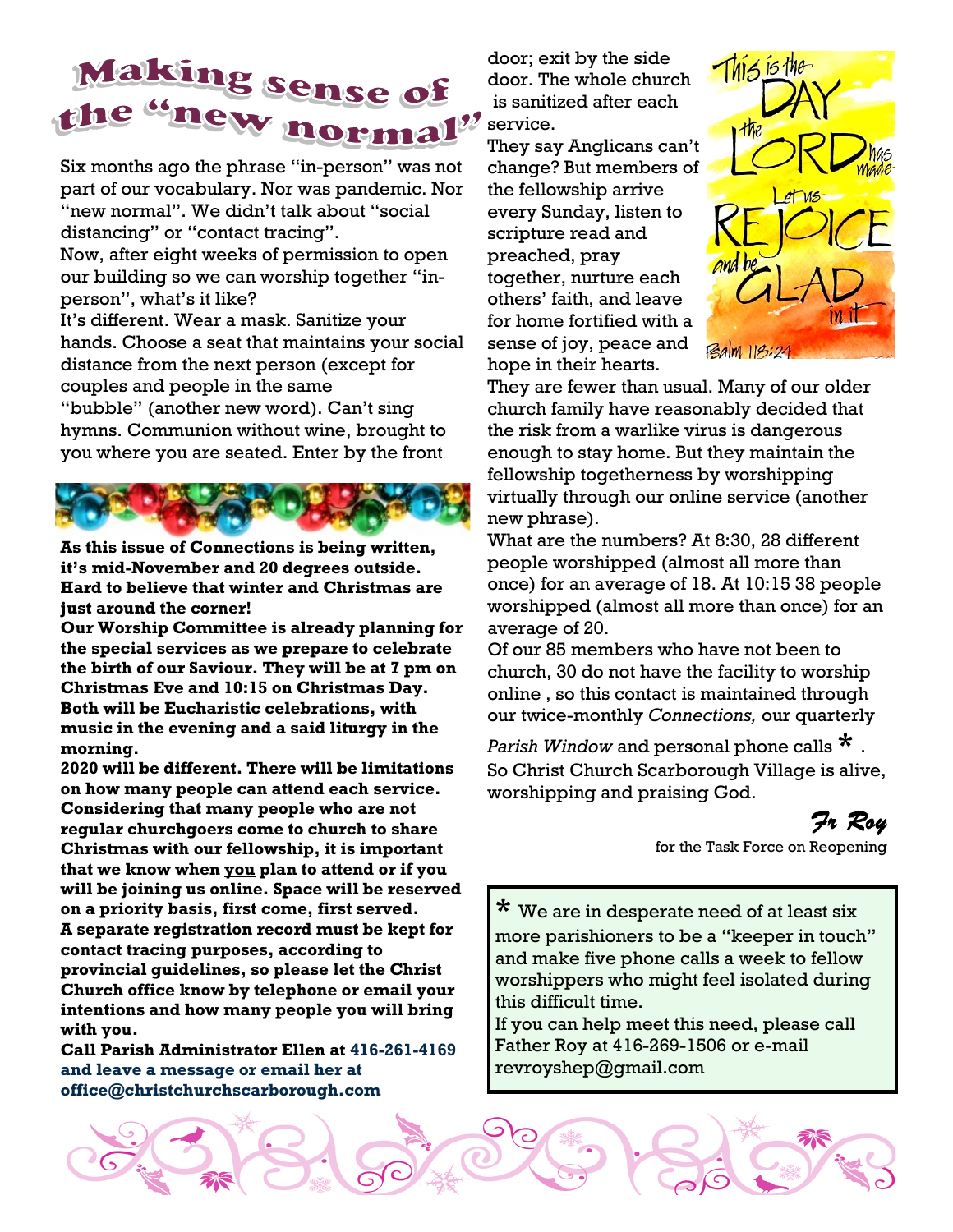



### *Please pray for these members of our community and their families*

**Anita F Anna Mary K Anne S Annet K Beverly Barber Christina & Joshua Corinne P Crisent T Deb A Deborah T Ebun D Gwen P**

**James Y Jenille L Joan N John J Kathleen Ken K Lennox & Leonora Y Leonora B Linda & Robert E Margaret B Maureen C Robbie & Bev R Sherri-Ann & Ron**

*and for all those affected by COVID-19, racial discrimination or any injustice* 

### **November 22 - The Reign of Christ**

Christians have long celebrated Jesus as Christ, and his reign as king is celebrated to some degree in **[Advent](https://prayerist.com/advent.html)** (when Christians wait for his second coming in glory), [Christmas](https://prayerist.com/christmas.html) (when "born this day is the King of the Jews"), [Holy Week](https://prayerist.com/holyweek.html) (when Christ is the Crucified King), **[Easter](https://prayerist.com/easter.html)** (when Jesus is resurrected in power and glory), and the **Ascension** (when Jesus returns to the glory he had with the Father before the world was created).

In the twenty-first century many Christians celebrate Christ as a king. In some churches, "king" language is not popular, and the feast is downplayed. However, in a chaotic and unjust world that seems to scorn any kind of authority, many Christians proudly celebrate Christ as king on the last Sunday of the liturgical year, when the merciful and just king of the universe is glorified.

At Christ Church Scarborough, we also celebrate on this day the grace of God which led our ancestors to plant the faith in this place and sanctify it by prayer and praise over many generations.

### *INTERESTED?*

**Don't you think that gathering info about what people want or need during this time of the pandemic is a better modus operandi than, "if you build it, they will come".** 

**With that in mind, are you interested in joining in an evening midweek online (or call -in) Zoom gathering to look at Advent themes?** 

**If you are, please let Pastor Pam know by November 25th. I am happy to organize what I hope would be a meaningful way to connect with God, each other and prepare our hearts for Christmas.**

## *Scripture readings*

**November 15**

Zephaniah 1:7 and 12 to 18 Psalm 90:1 to 8 and 12 1 Thessalonians 5: 1 to 11 Matthew 25:14 to 30

#### **November 22 (Our Patronal Festival)**

Ezekiel 34: 11 to 16 and 20 to 24

Psalm 100 Ephesians 1: 15 to 23 Matthew 25: 31 to 46



**November 29 (First Sunday of Advent)** Isaiah 64: 1 to 9 Psalm 80: 1 to 7 and 17 to 19 1 Corinthians 1: 3 to 9

Mark 13: 24 to 37

**CHRIST CHURCH SCARBOROUGH 155 Markham Road 416-261-4169 M1M 3A1 office@christchurchscarborough.com Website**: **www.christchurchscarborough.com JOIN US ON OUR WEBSITE FOR WORSHIP**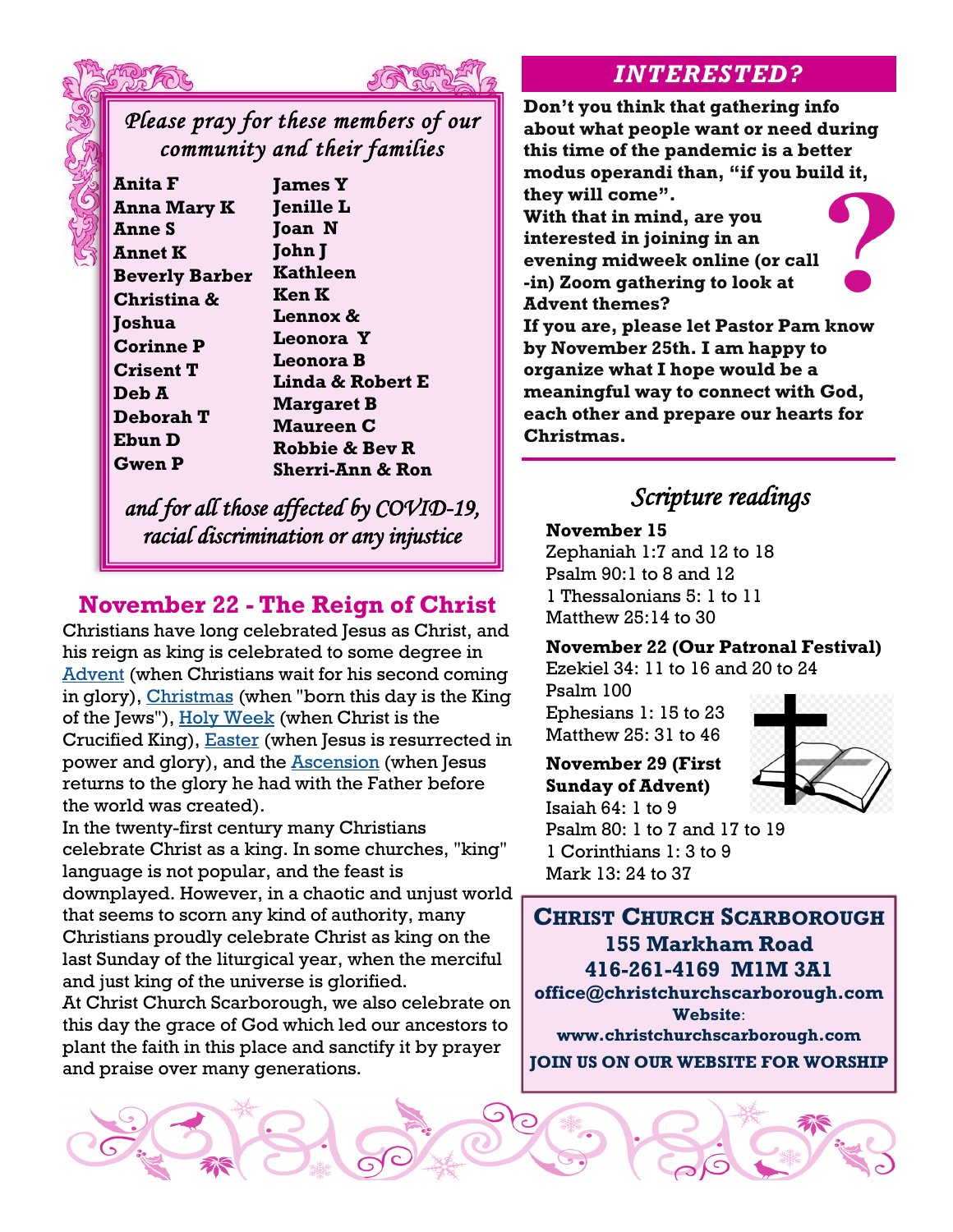## **A Different Kind of Advent Calendar**



As our Deacon's Cupboard continues to serve between 45 and 50 families each week, and

as the COVID‑19 pandemic continues to disrupt our usual shopping activities, we would like to begin our traditional Christmas Food Drive a little earlier this year. We have therefore chosen a new way to do that.

Please take a look at this "Deacon's Cupboard Advent Calendar", and start collecting the items as of November 22, the feast of Reign of Christ and our patronal festival. If you can

collect food for four weeks, until December 20, that will give us time to sort everything and have it available for those who will come on December 24 seeking food for the holidays.

If you are not currently attending church in person or cannot drop off the food, either on Saturday mornings between 9 and 10 am at the side door while Chancel Guild is in, or Wednesday mornings when the food bank volunteers are setting up between 9 and 11 am, please contact Deacon Jacquie at 416. 264.4726 or [jacquie.boutheon@sympatico.ca](about:blank) and we will arrange for a pick-up.

## **Deacon's Cupboard Advent Calendar**

 Find a large box. Every day, beginning on November 22, add the item listed below for that day to your box. Continue daily until December 20, and then bring your box to Christ Church to be distributed to our food bank clients. If you can't get your box to the church, we will pick it up.

### *Share the joy of Christmas feasting with our less fortunate neighbours!*

### **November**

| Sun   | 22              | Box of cereal        | Sun  |
|-------|-----------------|----------------------|------|
| Mon   | 23              | Jar of peanut butter | Mon  |
| Tues  | 24              | Box of stuffing mix  | Tue: |
| Wed   | 25              | Macaroni & cheese    | Weo  |
| Thurs | 26              | Canned fruit         | Thu  |
| Fri   | 27              | Canned tomatoes      | Fri  |
| Sat   | 28              | Can of tuna          | Sat  |
|       |                 | (Advent begins)      | Sun  |
| Sun   | 29              | Jar of applesauce    | Mon  |
| Mon   | 30              | Cranberry sauce      | Tue: |
|       | <b>December</b> |                      | Weo  |
| Tues  | 1               | Canned beans         | Thu  |
| Wed   | $\mathsf{2}$    | Box of crackers      | Fri  |
| Thurs | 3               | Package of rice      | Sat  |
| Fri   | 4               | Box of oatmeal       | Sun  |

| Sat   | 5  | Box of pasta           |  |
|-------|----|------------------------|--|
| Sun   | 6  | Jar of pasta sauce     |  |
| Mon   | 7  | Can of chicken soup    |  |
| Tues  | 8  | Can of tomato soup     |  |
| Wed   | 9  | Box of crackers        |  |
| Thurs | 10 | Canned sweet potatoes  |  |
| Fri   | 11 | Can of green beans     |  |
| Sat   | 12 | Bag of Christmas candy |  |
| Sun   | 13 | Box of candy canes     |  |
| Mon   | 14 | Jar of jam             |  |
| Tues  | 15 | Can of apple juice     |  |
| Wed   | 16 | Can of corn            |  |
| Thurs | 17 | Cake mix w frosting    |  |
| Fri   | 18 | Box of cookies         |  |
| Sat   | 19 | Doggie treats          |  |

Box of cookies 19 Doggie treats

20 Jelly powder

 *Thank you!*